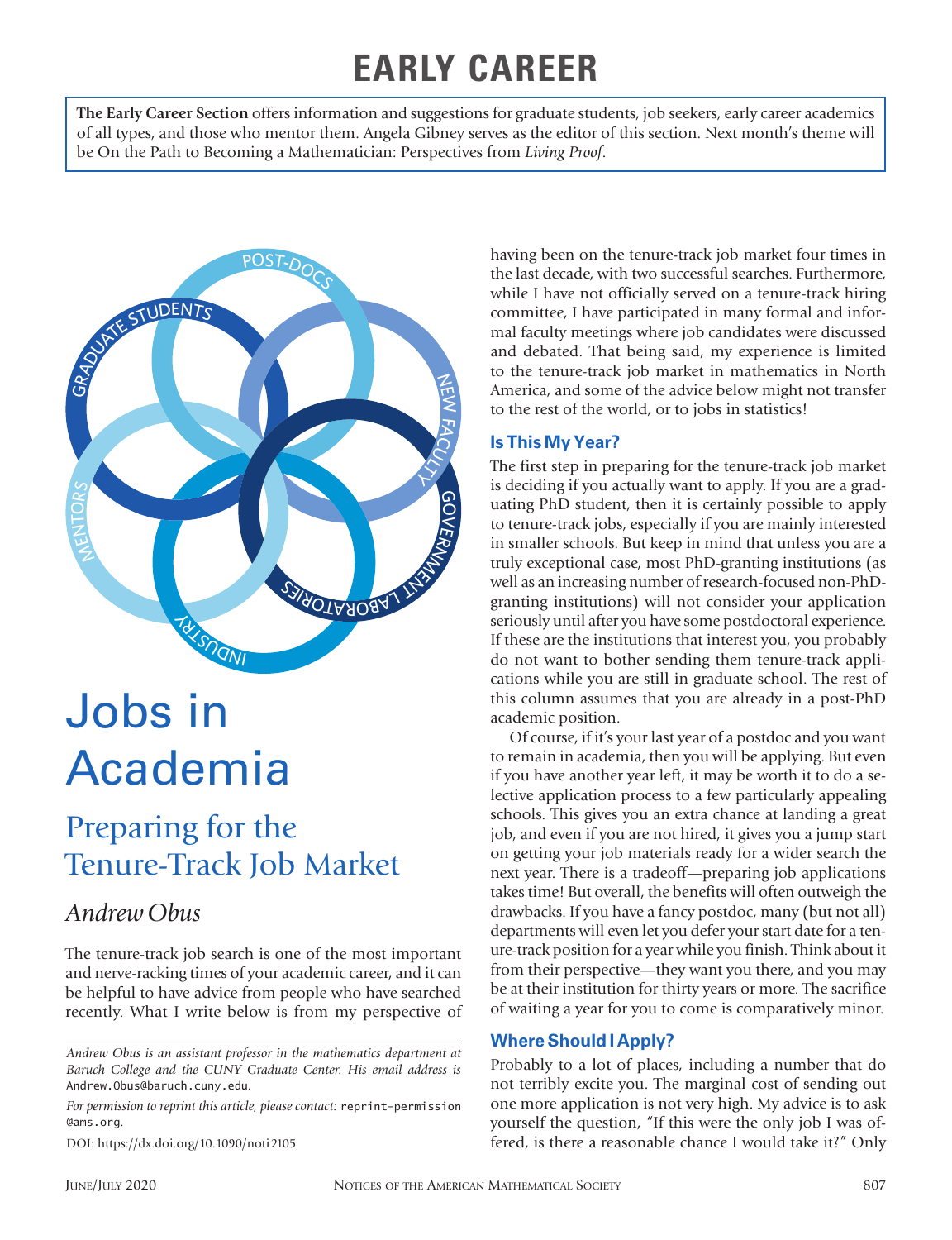if the answer is "no" would I recommend against applying. You don't have to be *sure* you would take the job, and in any case you may not have enough information about the position to know what you would do. Keep in mind that a tenure-track position is not a lifetime commitment, but you are likely to spend more time there than in your current position.

#### **When Should I Assemble My Application?**

The good news about going on the tenure-track market is that you have already been through the job application process at least once, and the job materials are pretty much the same this time around. Most jobs will require a cover letter, CV, research statement, teaching statement, letters of reference, and occasionally a statement addressing diversity or inclusion.

Nowadays, some of these positions are posted *very early* on MathJobs.Org. I have seen positions advertised as early as May, although I have yet to see an application deadline earlier than October. Virtually every North American tenure-track position posts a job advertisement on MathJobs, but an increasing number require your application to be submitted some other way. Some sort of spreadsheet is essential for organizing your job applications, keeping track of deadlines and submission procedures, and making sure you don't forget to submit. You should start building the spreadsheet during the summer, which is also a good time to begin writing your research, teaching, and diversity statements. You also want to think about who is going to write your letters of recommendation, and to give them *at least* a month's notice. Ideally, along with your request for a letter, you will give the recommender your completed job application statements. If applications are due in October, this means your statements should be finished in September. This comes up fast! Remember that you can still update your statements after this time.

If you are applying to 80–100 jobs, then writing cover letters will be time consuming. To lessen the pain, it can be a good idea to write your cover letter for a job as soon as you see the advertisement. Once you've written one for each type of position, the rest will be quick.

#### **What Can I Do to Be a Stronger Applicant?**

It is unfortunately not unusual for a tenure-track position to have more than 500 applicants. Every application will be looked at, but many applications may not get the time and attention they deserve. How can you make sure that yours is not ruled out? Giving serious advice on how to be a better researcher, teacher, networker, or statement writer is beyond the scope of this column, but I will mention a couple of pointers that are specific to tenure-track candidates.

First, if your school allows it, it is a great idea to apply for a grant before going on the tenure-track market. The biggie here is the NSF, but there are also many smaller grants geared to young researchers such as the AMS-Simons Travel Grants.1 Having a grant on your CV (and mentioned in your cover letter!) is a great way to get noticed, and even if you don't get a grant, the act of having applied for one will make it much easier to write your research statement.

Second, for most departments, even research-focused ones, a good teaching record will be important to your case, usually more so than it would be for a postdoc. If your teaching record is lackluster, or if you have no experience at all, a hiring committee may worry about you being a long-term teaching liability. In light of this, if you are in a nonteaching position and were also never an instructor of record previously, you may want to search out an opportunity to gain teaching experience that shows independence and leadership, even if it is not an "official" class. Can you give a lecture series for graduate students, run an independent study, or perhaps speak at a local high school or middle school?

#### **What If I Already Have a Tenure-Track Job?**

There are many reasons for going on the tenure-track market when you already have a tenure-track job, even if you are happy where you are. Are you trying to solve a twobody problem? (I was!) Are you being actively recruited by a more appealing department? Do you have to go on the market because of a tenure denial? If your motivation is anything other than the latter, then your list of jobs to apply to will presumably be smaller than it was when you first went on the market, as it will consist mostly of opportunities that you might reasonably prefer to your current position.

Your cover letter is crucial in this situation, since you do not want the search committee to think that your motivation for applying is to extract a raise or other concession from your current department (even if it is)! When I was looking to move tenure-track jobs, I put my two-body problem front and center in my cover letter. This was a relatively easy decision for me, since my significant other is not an academic, and no school I was applying to would have had to do anything to accommodate her. On the other hand, if your significant other is also applying for a job at the same school, there may be reasons to wait until later in the process to broach this topic. Even so, it's a good idea to include a credible statement in your cover letter about why you want to move if you can. This is even more important if the department you are applying to is generally viewed as less prestigious than your current department—they may wonder why you are applying and it's good to have an answer!

Another important thing to consider if you already have a tenure-track job is how open you want to be about your search. For various reasons, you may not want your current

<sup>&</sup>lt;sup>1</sup>For a great blog post on why it's a good idea to apply for grants, even if *you don't get them, see* [https://blogs.ams.org/phdplus/2015/10/05](https://blogs.ams.org/phdplus/2015/10/05/strike-one-for-the-pi/) [/strike-one-for-the-pi/](https://blogs.ams.org/phdplus/2015/10/05/strike-one-for-the-pi/)*.*